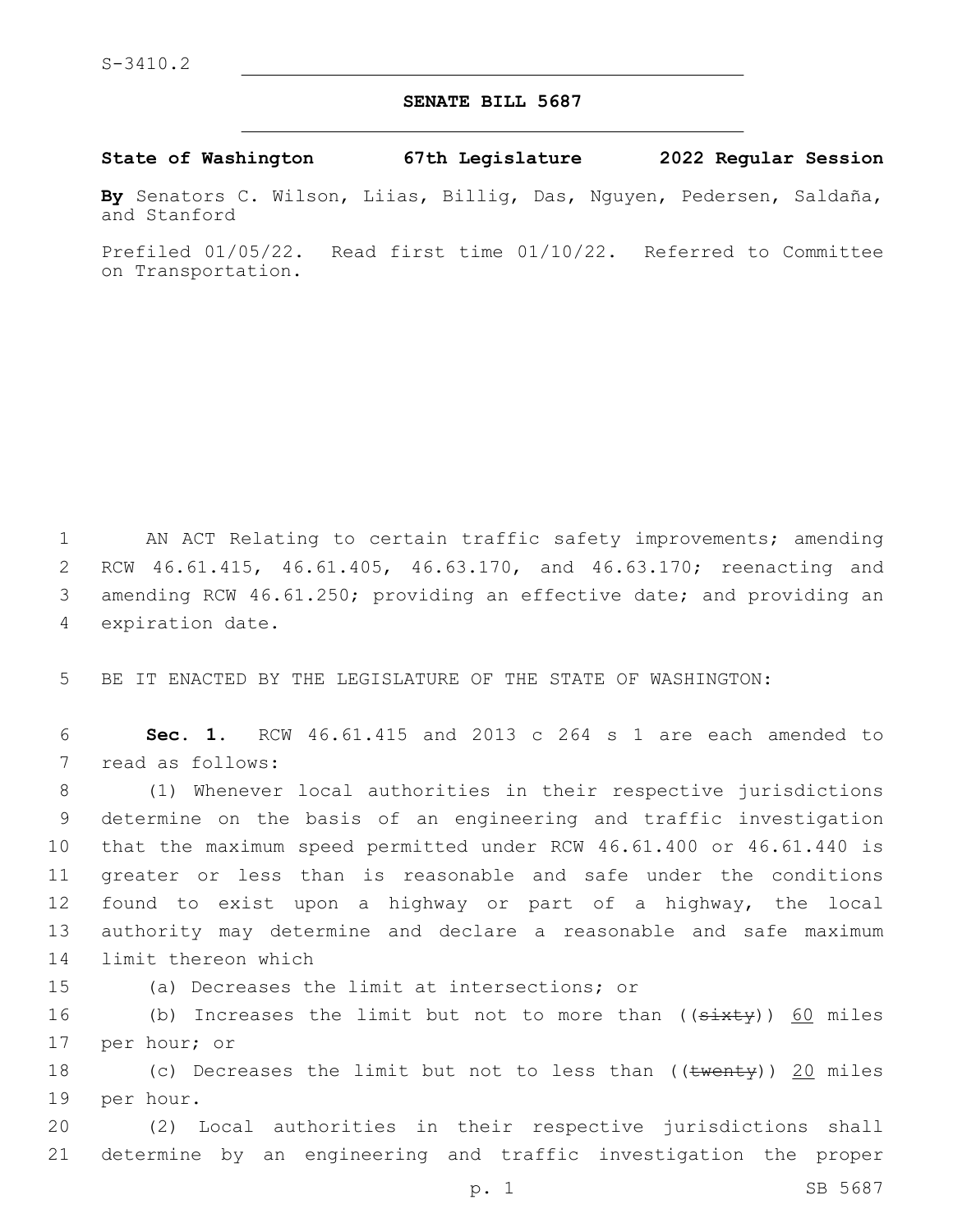maximum speed for all arterial streets and shall declare a reasonable and safe maximum limit thereon which may be greater or less than the maximum speed permitted under RCW 46.61.400(2) but shall not exceed 4 ((sixty)) 60 miles per hour.

5 (3)(a) ((Cities and towns)) Local authorities in their respective 6 jurisdictions may establish a maximum speed limit of  $((\text{twenty}))$  20 7 miles per hour on a nonarterial highway( $(\tau)$ ) or part of a nonarterial 8 highway((, that is within a residence district or business 9 district)).

10 (b) A speed limit established under this subsection by a ((eity 11  $e^{\frac{1}{2}}$   $e^{\frac{1}{2}}$  authority does not need to be determined on the basis 12 of an engineering and traffic investigation if the ((city or town)) 13 local authority has developed procedures regarding establishing a 14 maximum speed limit under this subsection. Any speed limit 15 established under this subsection may be canceled within one year of 16 its establishment, and the previous speed limit reestablished, 17 without an engineering and traffic investigation. This subsection 18 does not otherwise affect the requirement that ((eities and towns)) 19 local authorities conduct an engineering and traffic investigation to 20 determine whether to increase speed limits.

21 (c) When establishing speed limits under this subsection, 22 ((cities and towns)) local authorities shall consult the manual on 23 uniform traffic control devices as adopted by the Washington state 24 department of transportation.

 (4) The secretary of transportation is authorized to establish speed limits on county roads and city and town streets as shall be necessary to conform with any federal requirements which are a prescribed condition for the allocation of federal funds to the 29 state.

 (5) Any altered limit established as hereinbefore authorized shall be effective when appropriate signs giving notice thereof are erected. Such maximum speed limit may be declared to be effective at 33 all times or at such times as are indicated upon such signs; and differing limits may be established for different times of day, different types of vehicles, varying weather conditions, and other factors bearing on safe speeds, which shall be effective when posted 37 upon appropriate fixed or variable signs.

38 (6) Any alteration of maximum limits on state highways within 39 incorporated cities or towns by local authorities shall not be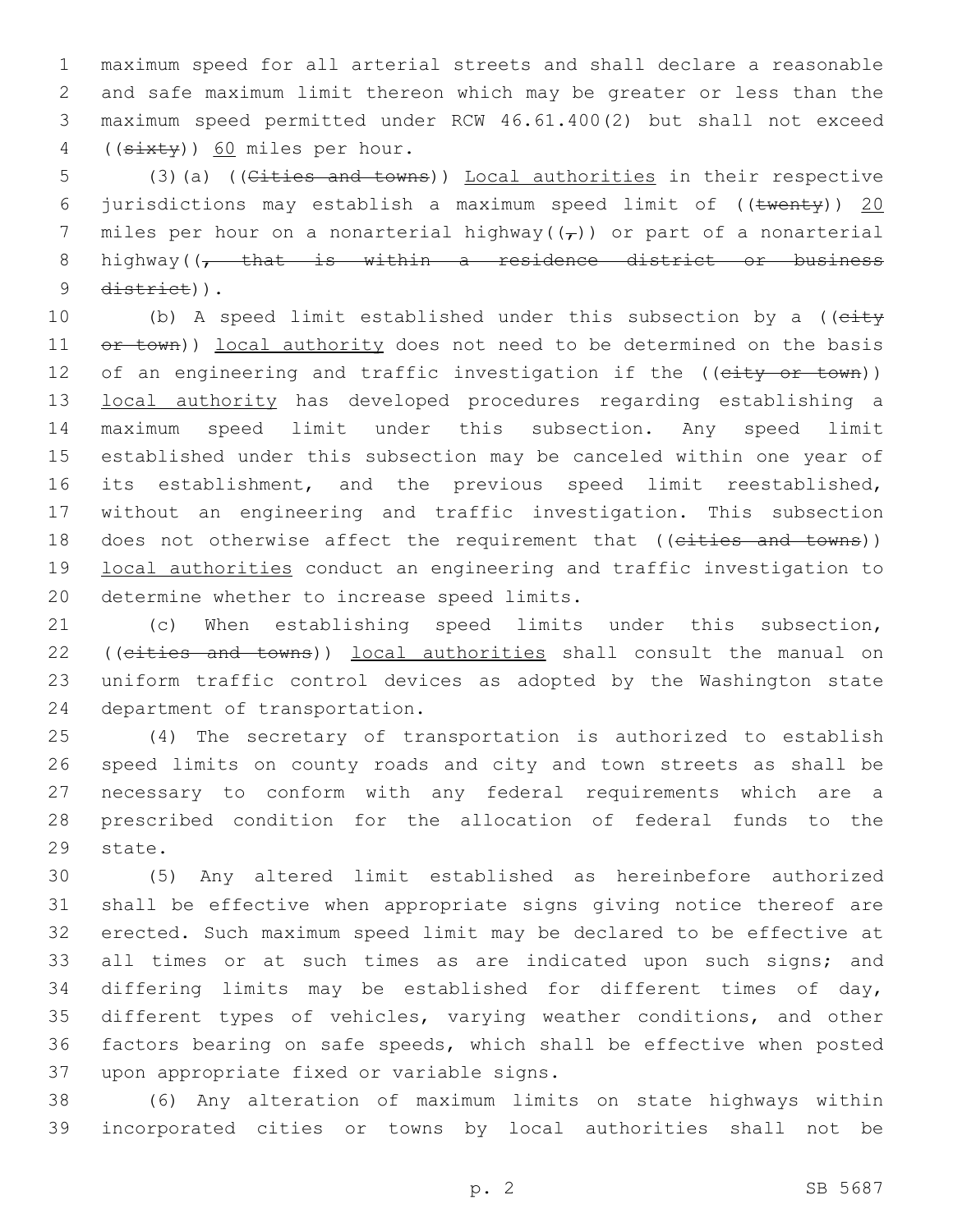effective until such alteration has been approved by the secretary of 2 transportation.

 **Sec. 2.** RCW 46.61.405 and 1987 c 397 s 3 are each amended to 4 read as follows:

 (1) Whenever the secretary of transportation shall determine upon the basis of an engineering and traffic investigation that any maximum speed hereinbefore set forth is greater than is reasonable or safe with respect to a state highway under the conditions found to exist at any intersection or upon any other part of the state highway system or at state ferry terminals, or that a general reduction of any maximum speed set forth in RCW 46.61.400 is necessary in order to comply with a national maximum speed limit, the secretary may determine and declare a reasonable and safe lower maximum limit or a lower maximum limit which will comply with a national maximum speed limit, for any state highway, the entire state highway system, or any portion thereof, which shall be effective when appropriate signs 17 giving notice thereof are erected. The secretary may also fix and regulate the speed of vehicles on any state highway within the maximum speed limit allowed by this chapter for special occasions including, but not limited to, local parades and other special events. Any such maximum speed limit may be declared to be effective 22 at all times or at such times as are indicated upon the said signs; and differing limits may be established for different times of day, 24 different types of vehicles, varying weather conditions, and other factors bearing on safe speeds, which shall be effective (a) 26 ( $(\{\{\{\}\})$ ) when posted upon appropriate fixed or variable signs or (b) 27 ( $(\{\{\{2\}\})$ ) if a maximum limit is established for auto stages which is lower than the limit for automobiles, the auto stage speed limit 29 shall become effective ( $(\text{thirty})$ ) 30 days after written notice 30 thereof is mailed in the manner provided in ((subsection (4) of)) RCW  $46.61.410(4)$ , as now or hereafter amended.

 (2) The secretary of transportation may establish a maximum speed limit of 20 miles per hour on a nonarterial state highway, or part of 34 a nonarterial state highway, without a determination made on the basis of an engineering and traffic investigation, subject to the conditions described in RCW 46.61.415(3).

 **Sec. 3.** RCW 46.61.250 and 2019 c 403 s 9 and 2019 c 214 s 14 are 38 each reenacted and amended to read as follows: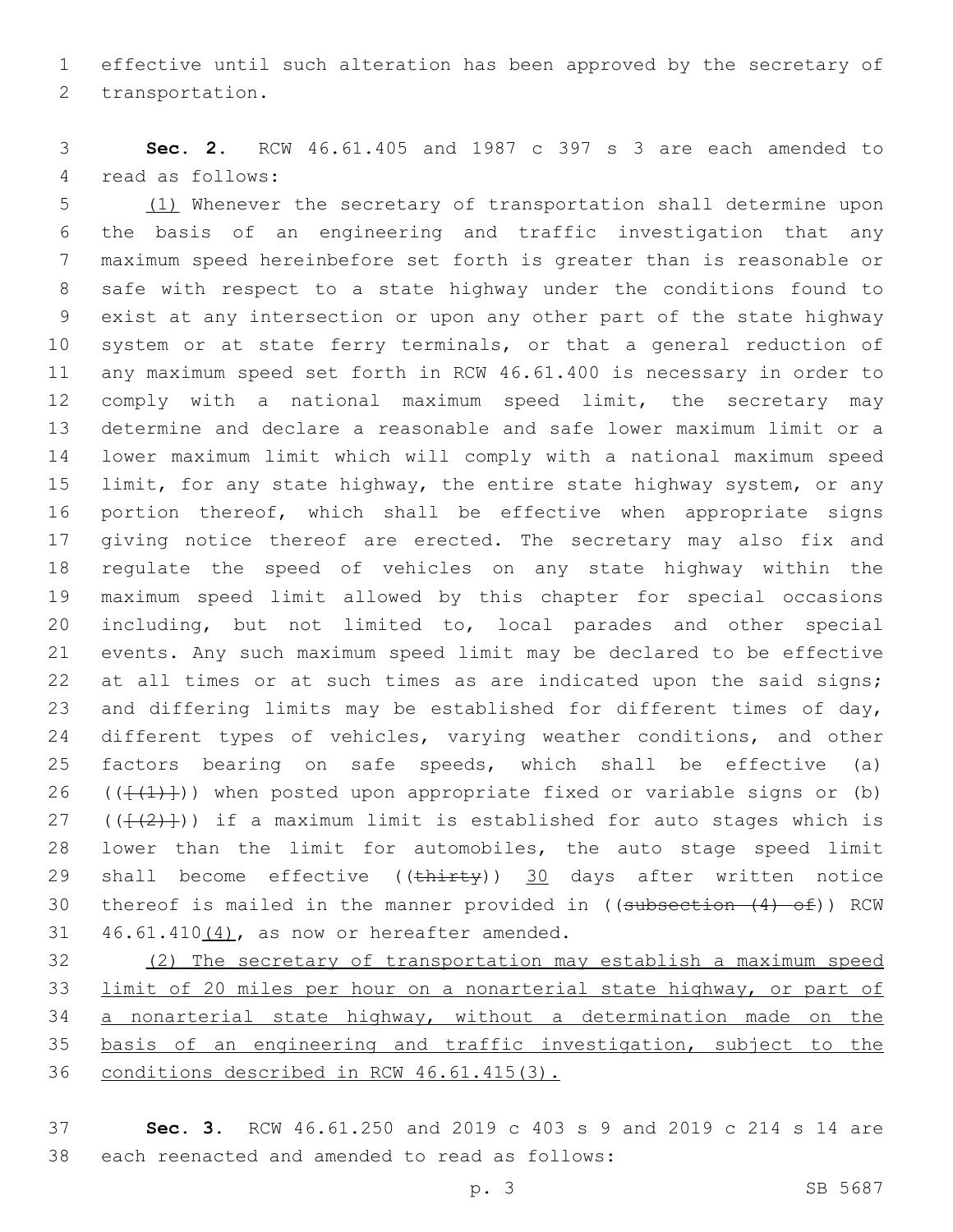(1) Where sidewalks are provided and are accessible, it is unlawful for any pedestrian to walk or otherwise move along and upon an adjacent roadway. Where sidewalks are provided but wheelchair access is not available, persons with disabilities who require such access may walk or otherwise move along and upon an adjacent roadway until they reach an access point in the sidewalk.6

 (2) Where sidewalks are not provided or are inaccessible, a pedestrian walking or otherwise moving along and upon a highway, and any personal delivery device moving along and upon a highway, shall:

10 (a) When shoulders are provided and are accessible, walk or move on the shoulder of the roadway as far as is practicable from the edge of the roadway, facing traffic when a shoulder is available in this 13 direction; or

14 (b) When shoulders are not provided or are inaccessible, walk or 15 move as near as is practicable to the outside edge of the roadway facing traffic, and when practicable, move clear of the roadway upon 17 meeting an oncoming vehicle.

 (3) A pedestrian traveling to the nearest emergency reporting device on a one-way roadway of a controlled access highway is not required to travel facing traffic as otherwise required by subsection 21 (2) of this section.

 (4) When walking or otherwise moving along and upon an adjacent 23 roadway, a pedestrian shall exercise due care to avoid colliding with 24 any vehicle upon the roadway.

 (5) Subsections (1) and (2) of this section do not apply when the roadway is duly closed to vehicular traffic by placement of official 27 traffic control devices for the sole purposes of pedestrian and 28 bicyclist use of the roadway.

 **Sec. 4.** RCW 46.63.170 and 2020 c 224 s 1 are each amended to 30 read as follows:

 (1) The use of automated traffic safety cameras for issuance of notices of infraction is subject to the following requirements:

 (a) Except for proposed locations used solely for the pilot program purposes permitted under subsection (6) of this section, the appropriate local legislative authority must prepare an analysis of the locations within the jurisdiction where automated traffic safety cameras are proposed to be located: (i) Before enacting an ordinance allowing for the initial use of automated traffic safety cameras; and (ii) before adding additional cameras or relocating any existing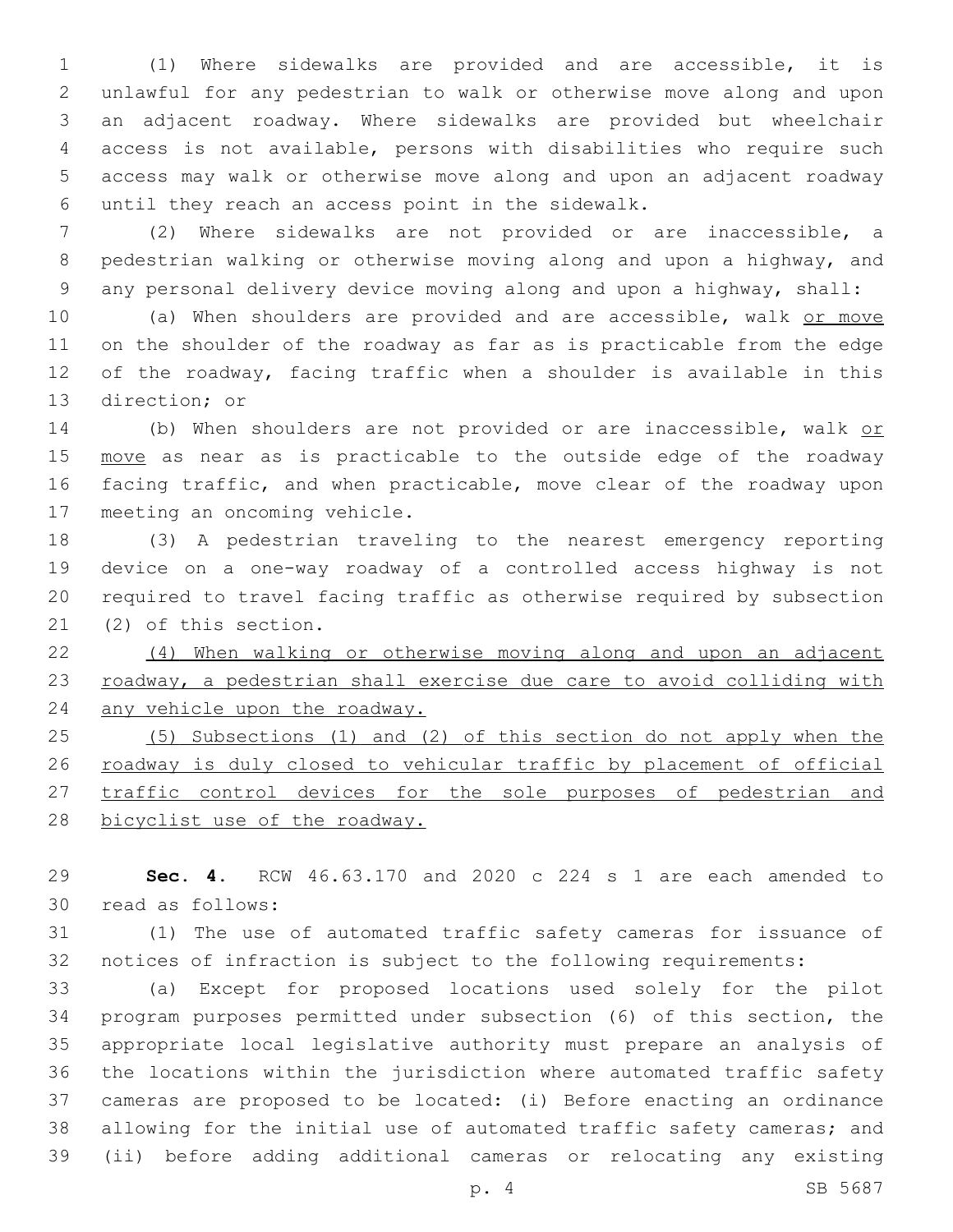camera to a new location within the jurisdiction. Automated traffic safety cameras may be used to detect one or more of the following: Stoplight, railroad crossing, or school speed zone violations and speed violations on any roadway identified in a school walk area as defined in RCW 28A.160.160; speed violations subject to (c) of this subsection; or violations included in subsection (6) of this section for the duration of the pilot program authorized under subsection (6) of this section. At a minimum, the local ordinance must contain the restrictions described in this section and provisions for public notice and signage. Cities and counties using automated traffic safety cameras before July 24, 2005, are subject to the restrictions described in this section, but are not required to enact an authorizing ordinance. Beginning one year after June 7, 2012, cities and counties using automated traffic safety cameras must post an annual report of the number of traffic accidents that occurred at each location where an automated traffic safety camera is located as well as the number of notices of infraction issued for each camera and any other relevant information about the automated traffic safety cameras that the city or county deems appropriate on the city's or 20 county's website.

 (b) Except as provided in (c) of this subsection and subsection (6) of this section, use of automated traffic safety cameras is restricted to the following locations only: (i) Intersections of two or more arterials with traffic control signals that have yellow change interval durations in accordance with RCW 47.36.022, which 26 interval durations may not be reduced after placement of the camera; (ii) railroad crossings; and (iii) school speed zones and roadways identified in a school walk area as defined in RCW 28A.160.160.

 (c) Any city west of the Cascade mountains with a population of more than ((one hundred ninety-five thousand)) 195,000 located in a 31 county with a population of fewer than ((one million five hundred 32 thousand)) 1,500,000 may operate an automated traffic safety camera to detect speed violations subject to the following limitations:

 (i) A city may only operate one such automated traffic safety 35 camera within its respective jurisdiction; and

 (ii) The use and location of the automated traffic safety camera must have first been authorized by the Washington state legislature 38 as a pilot project for at least one full year.

 (d) Automated traffic safety cameras may only take pictures of the vehicle and vehicle license plate and only while an infraction is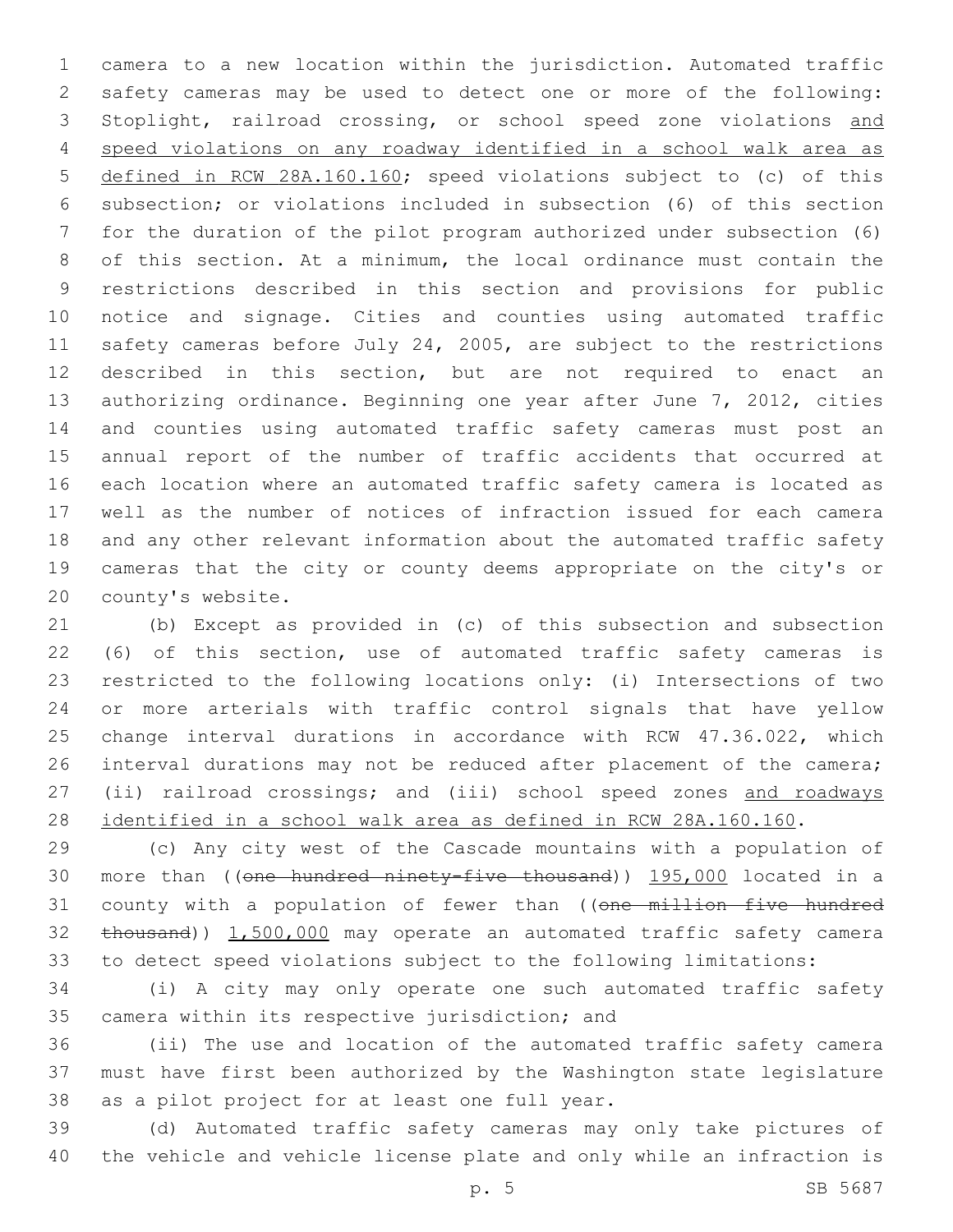occurring. The picture must not reveal the face of the driver or of passengers in the vehicle. The primary purpose of camera placement is to take pictures of the vehicle and vehicle license plate when an infraction is occurring. Cities and counties shall consider installing cameras in a manner that minimizes the impact of camera flash on drivers.6

 (e) A notice of infraction must be mailed to the registered owner 8 of the vehicle within ((fourteen)) 14 days of the violation, or to 9 the renter of a vehicle within (( $f$ ourteen))  $14$  days of establishing the renter's name and address under subsection (3)(a) of this section. The law enforcement officer issuing the notice of infraction shall include with it a certificate or facsimile thereof, based upon inspection of photographs, microphotographs, or electronic images produced by an automated traffic safety camera, stating the facts supporting the notice of infraction. This certificate or facsimile is prima facie evidence of the facts contained in it and is admissible in a proceeding charging a violation under this chapter. The photographs, microphotographs, or electronic images evidencing the violation must be available for inspection and admission into evidence in a proceeding to adjudicate the liability for the infraction. A person receiving a notice of infraction based on evidence detected by an automated traffic safety camera may respond 23 to the notice by mail.

 (f) The registered owner of a vehicle is responsible for an infraction under RCW 46.63.030(1)(d) unless the registered owner overcomes the presumption in RCW 46.63.075, or, in the case of a rental car business, satisfies the conditions under subsection (3) of 28 this section. If appropriate under the circumstances, a renter identified under subsection (3)(a) of this section is responsible for 30 an infraction.

 (g) Notwithstanding any other provision of law, all photographs, microphotographs, or electronic images, or any other personally identifying data prepared under this section are for the exclusive use of law enforcement in the discharge of duties under this section and are not open to the public and may not be used in a court in a pending action or proceeding unless the action or proceeding relates to a violation under this section. No photograph, microphotograph, or electronic image, or any other personally identifying data may be used for any purpose other than enforcement of violations under this section nor retained longer than necessary to enforce this section.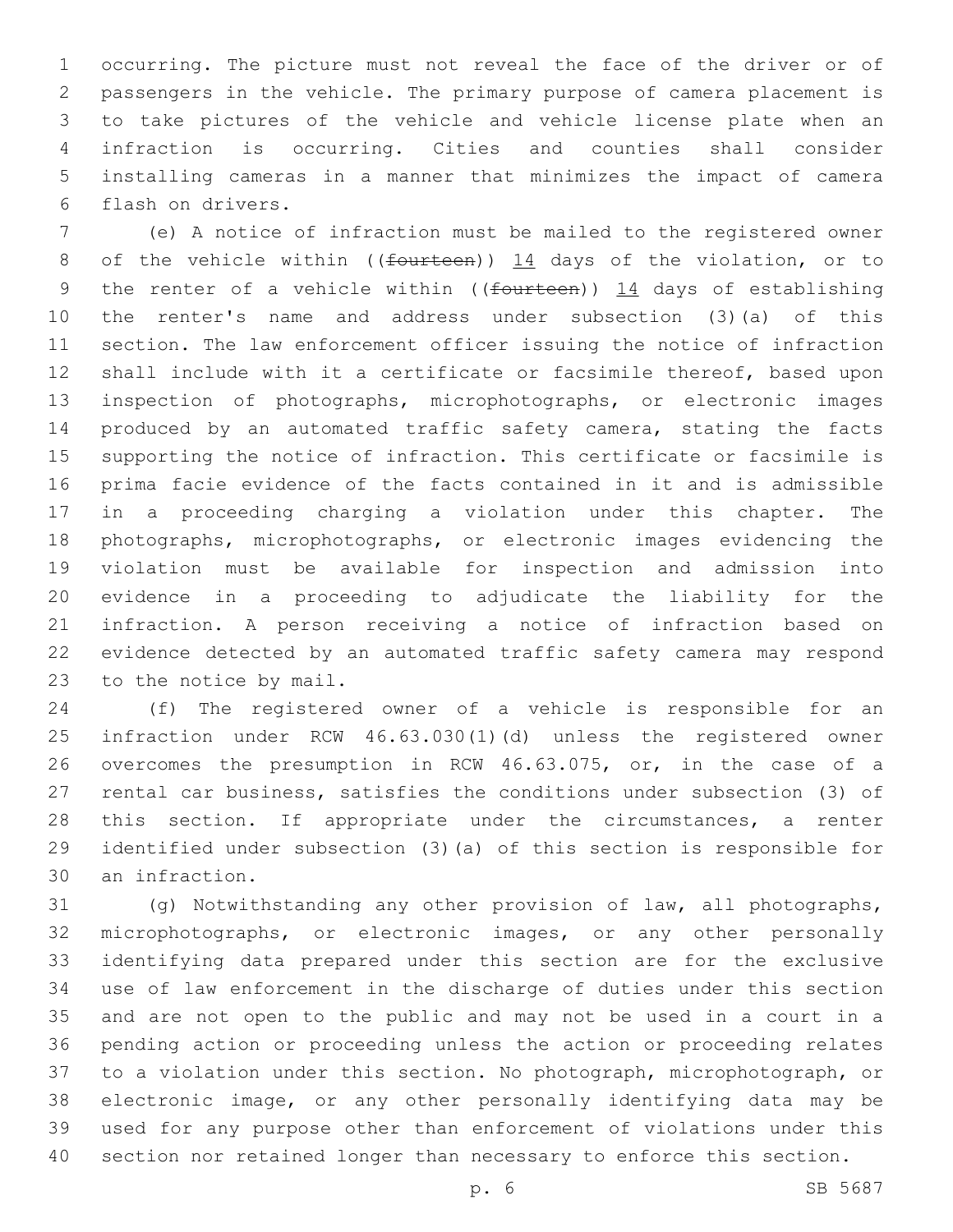(h) All locations where an automated traffic safety camera is 2 used must be clearly marked at least ((thirty)) 30 days prior to activation of the camera by placing signs in locations that clearly indicate to a driver that he or she is entering a zone where traffic laws are enforced by an automated traffic safety camera. Signs placed in automated traffic safety camera locations after June 7, 2012, must follow the specifications and guidelines under the manual of uniform traffic control devices for streets and highways as adopted by the department of transportation under chapter 47.36 RCW.

 (i) If a county or city has established an authorized automated traffic safety camera program under this section, the compensation paid to the manufacturer or vendor of the equipment used must be based only upon the value of the equipment and services provided or rendered in support of the system, and may not be based upon a portion of the fine or civil penalty imposed or the revenue generated 16 by the equipment.

 (2) Infractions detected through the use of automated traffic safety cameras are not part of the registered owner's driving record under RCW 46.52.101 and 46.52.120. Additionally, infractions generated by the use of automated traffic safety cameras under this section shall be processed in the same manner as parking infractions, including for the purposes of RCW 3.50.100, 35.20.220, 46.16A.120, and 46.20.270(2). Except as provided otherwise in subsection (6) of this section, the amount of the fine issued for an infraction generated through the use of an automated traffic safety camera shall not exceed the amount of a fine issued for other parking infractions within the jurisdiction. However, the amount of the fine issued for a traffic control signal violation detected through the use of an automated traffic safety camera shall not exceed the monetary penalty for a violation of RCW 46.61.050 as provided under RCW 46.63.110, 31 including all applicable statutory assessments.

 (3) If the registered owner of the vehicle is a rental car business, the law enforcement agency shall, before a notice of infraction being issued under this section, provide a written notice to the rental car business that a notice of infraction may be issued to the rental car business if the rental car business does not, 37 within ((eighteen)) 18 days of receiving the written notice, provide 38 to the issuing agency by return mail: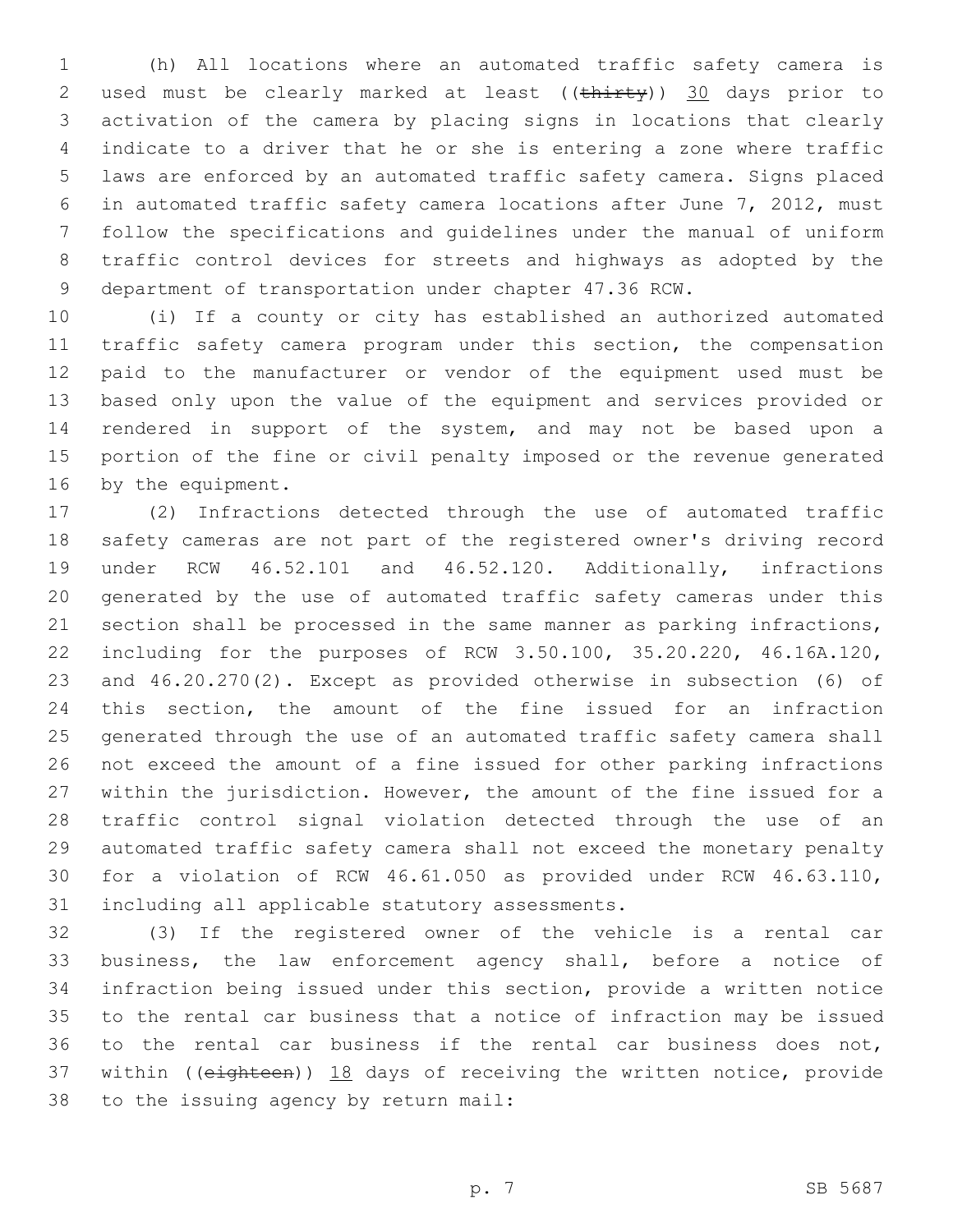(a) A statement under oath stating the name and known mailing address of the individual driving or renting the vehicle when the 3 infraction occurred; or

 (b) A statement under oath that the business is unable to determine who was driving or renting the vehicle at the time the infraction occurred because the vehicle was stolen at the time of the infraction. A statement provided under this subsection must be accompanied by a copy of a filed police report regarding the vehicle 9 theft; or

 (c) In lieu of identifying the vehicle operator, the rental car 11 business may pay the applicable penalty.

 Timely mailing of this statement to the issuing law enforcement agency relieves a rental car business of any liability under this 14 chapter for the notice of infraction.

 (4) Nothing in this section prohibits a law enforcement officer from issuing a notice of traffic infraction to a person in control of a vehicle at the time a violation occurs under RCW 46.63.030(1) (a), 18 (b), or (c).

 (5)(a) For the purposes of this section, "automated traffic safety camera" means a device that uses a vehicle sensor installed to work in conjunction with an intersection traffic control system, a railroad grade crossing control system, or a speed measuring device, and a camera synchronized to automatically record one or more sequenced photographs, microphotographs, or electronic images of the rear of a motor vehicle at the time the vehicle fails to stop when facing a steady red traffic control signal or an activated railroad grade crossing control signal, or exceeds a speed limit as detected 28 by a speed measuring device.

 (b) For the purposes of the pilot program authorized under subsection (6) of this section, "automated traffic safety camera" also includes a device used to detect stopping at intersection or crosswalk violations; stopping when traffic obstructed violations; public transportation only lane violations; and stopping or traveling in restricted lane violations. The device, including all technology defined under "automated traffic safety camera," must not reveal the face of the driver or the passengers in vehicles, and must not use any facial recognition technology in real time or after capturing any information. If the face of any individual in a crosswalk or otherwise within the frame is incidentally captured, it may not be made available to the public nor used for any purpose including, but

p. 8 SB 5687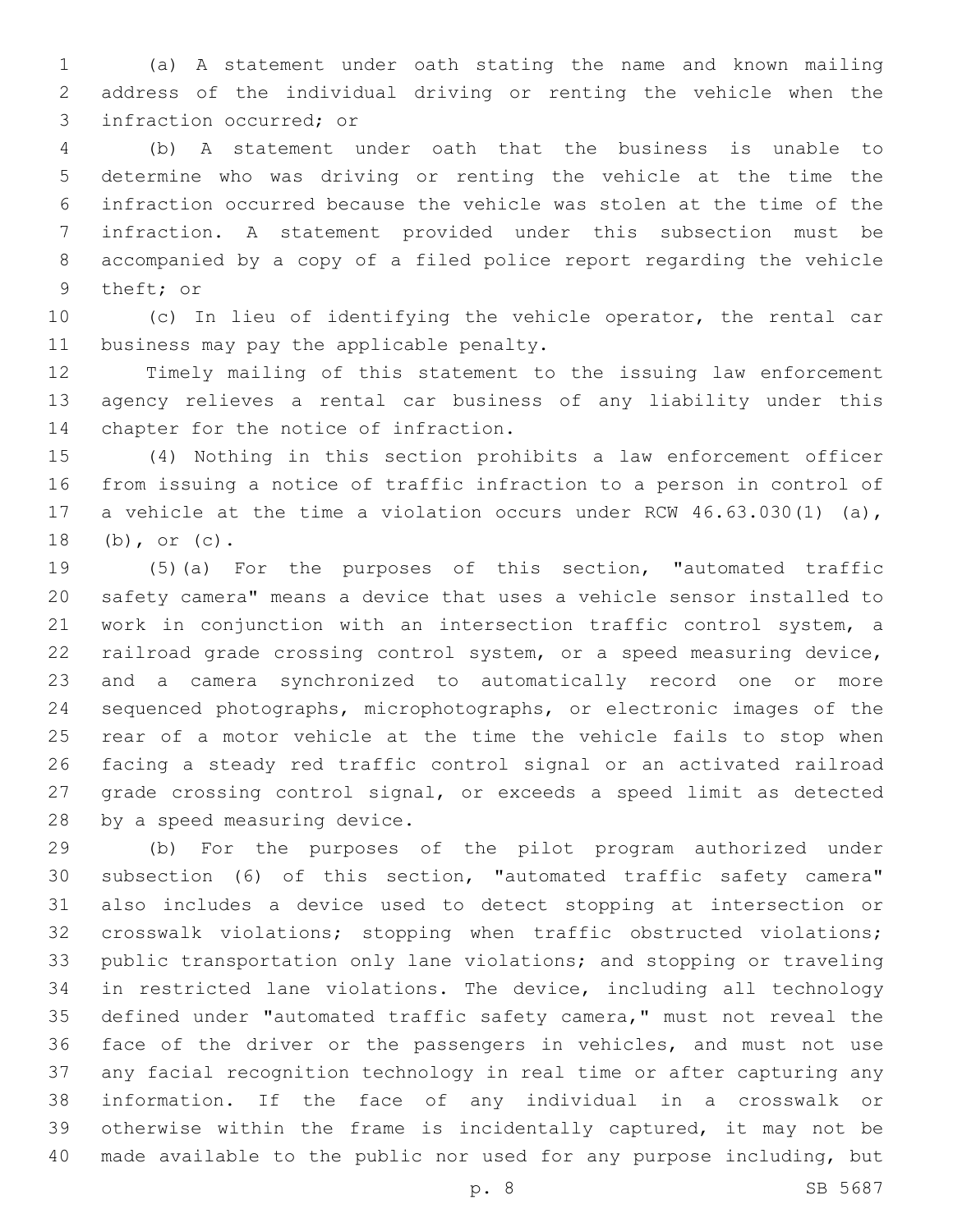not limited to, any law enforcement action, except in a pending action or proceeding related to a violation under this section.

 (6)(a)(i) A city with a population greater than ((five hundred thousand)) 500,000 may adopt an ordinance creating a pilot program authorizing automated traffic safety cameras to be used to detect one or more of the following violations: Stopping when traffic obstructed violations; stopping at intersection or crosswalk violations; public transportation only lane violations; and stopping or traveling in restricted lane violations. Under the pilot program, stopping at intersection or crosswalk violations may only be enforced at the twenty intersections where the city would most like to address safety concerns related to stopping at intersection or crosswalk violations. At a minimum, the local ordinance must contain the restrictions described in this section and provisions for public notice and 15 signage.

 (ii) Except where specifically exempted, all of the rules and restrictions applicable to the use of automated traffic safety cameras in this section apply to the use of automated traffic safety cameras in the pilot program established in this subsection (6).

 (iii) As used in this subsection (6), "public transportation vehicle" means any motor vehicle, streetcar, train, trolley vehicle, ferry boat, or any other device, vessel, or vehicle that is owned or operated by a transit authority or an entity providing service on behalf of a transit authority that is used for the purpose of carrying passengers and that operates on established routes. "Transit authority" has the meaning provided in RCW 9.91.025.

 (b) Use of automated traffic safety cameras as authorized in this subsection (6) is restricted to the following locations only: Locations authorized in subsection (1)(b) of this section; and midblock on arterials. Additionally, the use of automated traffic safety cameras as authorized in this subsection (6) is further 32 limited to the following:

 (i) The portion of state and local roadways in downtown areas of the city used for office and commercial activities, as well as retail shopping and support services, and that may include mixed residential 36 uses;

 (ii) The portion of state and local roadways in areas in the city within one-half mile north of the boundary of the area described in 39 (b)(i) of this subsection;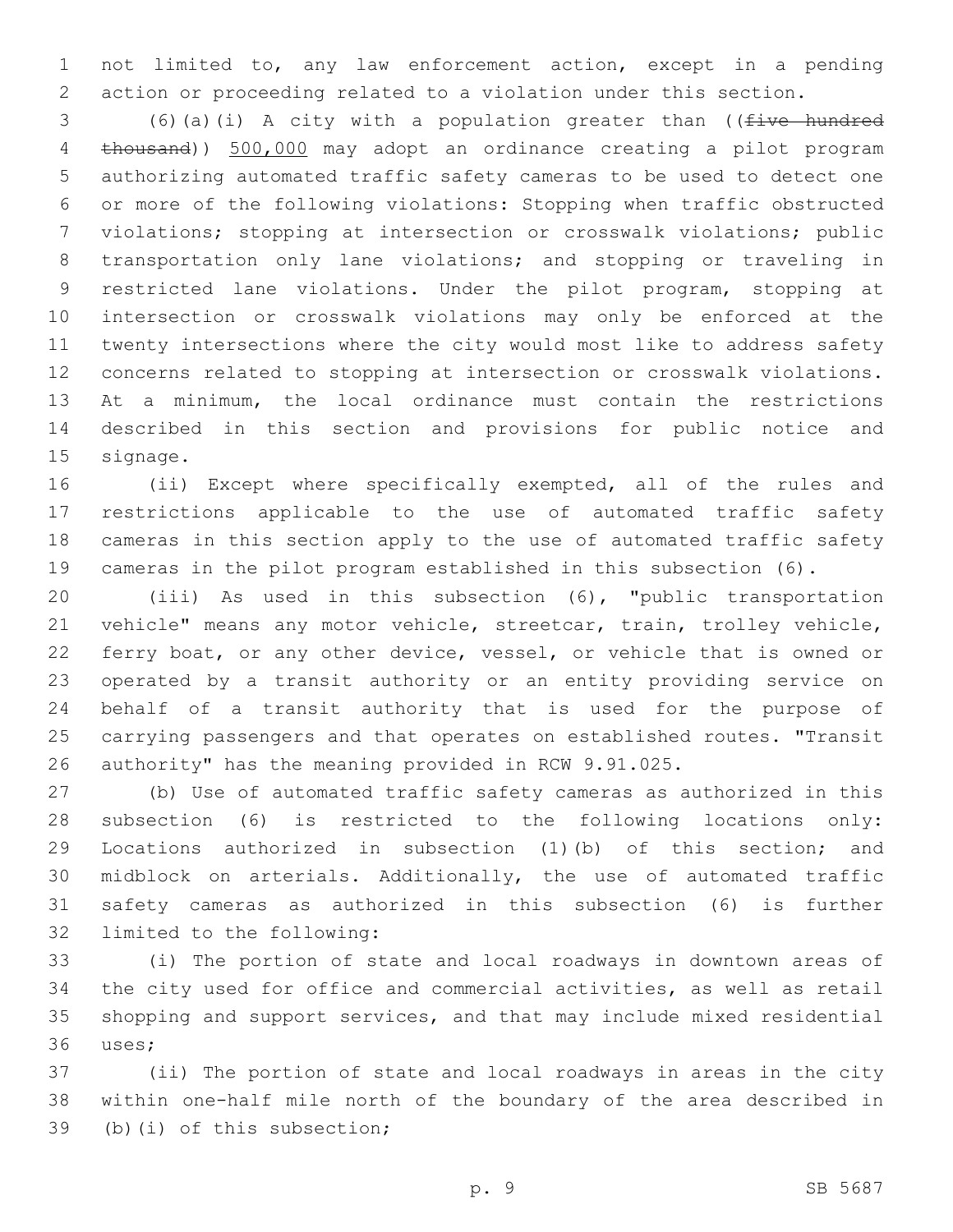(iii) Portions of roadway systems in the city that travel into and out of (b)(ii) of this subsection that are designated by the Washington state department of transportation as noninterstate 4 freeways for up to four miles; and

 (iv) Portions of roadway systems in the city connected to the portions of the noninterstate freeways identified in (b)(iii) of this subsection that are designated by the Washington state department of transportation as arterial roadways for up to one mile from the intersection of the arterial roadway and the noninterstate freeway.

 (c) However, automated traffic safety cameras may not be used on 11 an on-ramp to an interstate.

 (d) From June 11, 2020, through December 31, 2020, a warning notice with no penalty must be issued to the registered owner of the vehicle for a violation generated through the use of an automated traffic safety camera authorized in this subsection (6). Beginning January 1, 2021, a notice of infraction must be issued, in a manner consistent with subsections (1)(e) and (3) of this section, for a violation generated through the use of an automated traffic safety camera authorized in this subsection (6). However, the penalty for 20 the violation may not exceed ((seventy-five dollars))  $$75.$ 

 (e) For infractions issued as authorized in this subsection (6), a city with a pilot program shall remit monthly to the state 23 ( $(fiff(y))$  50 percent of the noninterest money received under this subsection (6) in excess of the cost to install, operate, and maintain the automated traffic safety cameras for use in the pilot program. Money remitted under this subsection to the state treasurer shall be deposited in the Cooper Jones active transportation safety 28 account created in RCW 46.68.480. The remaining  $((f\text{iff}y))$  50 percent retained by the city must be used only for improvements to transportation that support equitable access and mobility for persons 31 with disabilities.

 (f) A transit authority may not take disciplinary action, regarding a warning or infraction issued pursuant to this subsection (6), against an employee who was operating a public transportation vehicle at the time the violation that was the basis of the warning 36 or infraction was detected.

 (g) A city that implements a pilot program under this subsection (6) must provide a preliminary report to the transportation committees of the legislature by June 30, 2022, and a final report by January 1, 2023, on the pilot program that includes the locations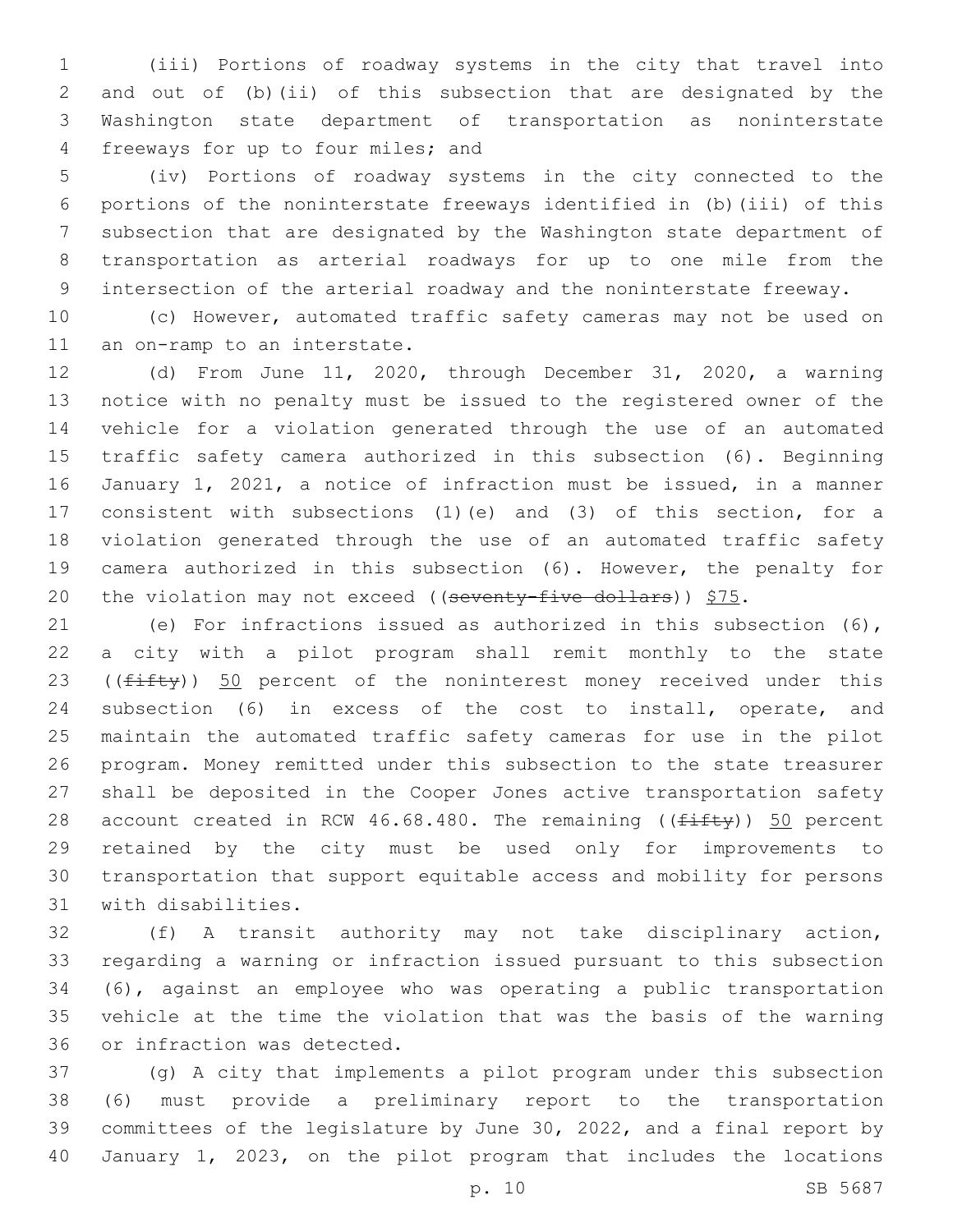chosen for the automated traffic safety cameras used in the pilot program, the number of warnings and traffic infractions issued under the pilot program, the number of traffic infractions issued with respect to vehicles registered outside of the county in which the city is located, the infrastructure improvements made using the penalty moneys as required under (e) of this subsection, an equity analysis that includes any disproportionate impacts, safety, and on- time performance statistics related to the impact on driver behavior of the use of automated traffic safety cameras in the pilot program, and any recommendations on the use of automated traffic safety cameras to enforce the violations that these cameras were authorized 12 to detect under the pilot program.

 **Sec. 5.** RCW 46.63.170 and 2015 3rd sp.s. c 44 s 406 are each 14 amended to read as follows:

 (1) The use of automated traffic safety cameras for issuance of notices of infraction is subject to the following requirements:

 (a) The appropriate local legislative authority must prepare an analysis of the locations within the jurisdiction where automated traffic safety cameras are proposed to be located: (i) Before enacting an ordinance allowing for the initial use of automated traffic safety cameras; and (ii) before adding additional cameras or relocating any existing camera to a new location within the jurisdiction. Automated traffic safety cameras may be used to detect one or more of the following: Stoplight, railroad crossing, or school speed zone violations and speed violations on any roadway identified in a school walk area as defined in RCW 28A.160.160; or speed violations subject to (c) of this subsection. At a minimum, the local ordinance must contain the restrictions described in this section and provisions for public notice and signage. Cities and counties using automated traffic safety cameras before July 24, 2005, are subject to the restrictions described in this section, but are not required to 32 enact an authorizing ordinance. Beginning one year after June 7, 2012, cities and counties using automated traffic safety cameras must post an annual report of the number of traffic accidents that occurred at each location where an automated traffic safety camera is located as well as the number of notices of infraction issued for each camera and any other relevant information about the automated traffic safety cameras that the city or county deems appropriate on 39 the city's or county's website.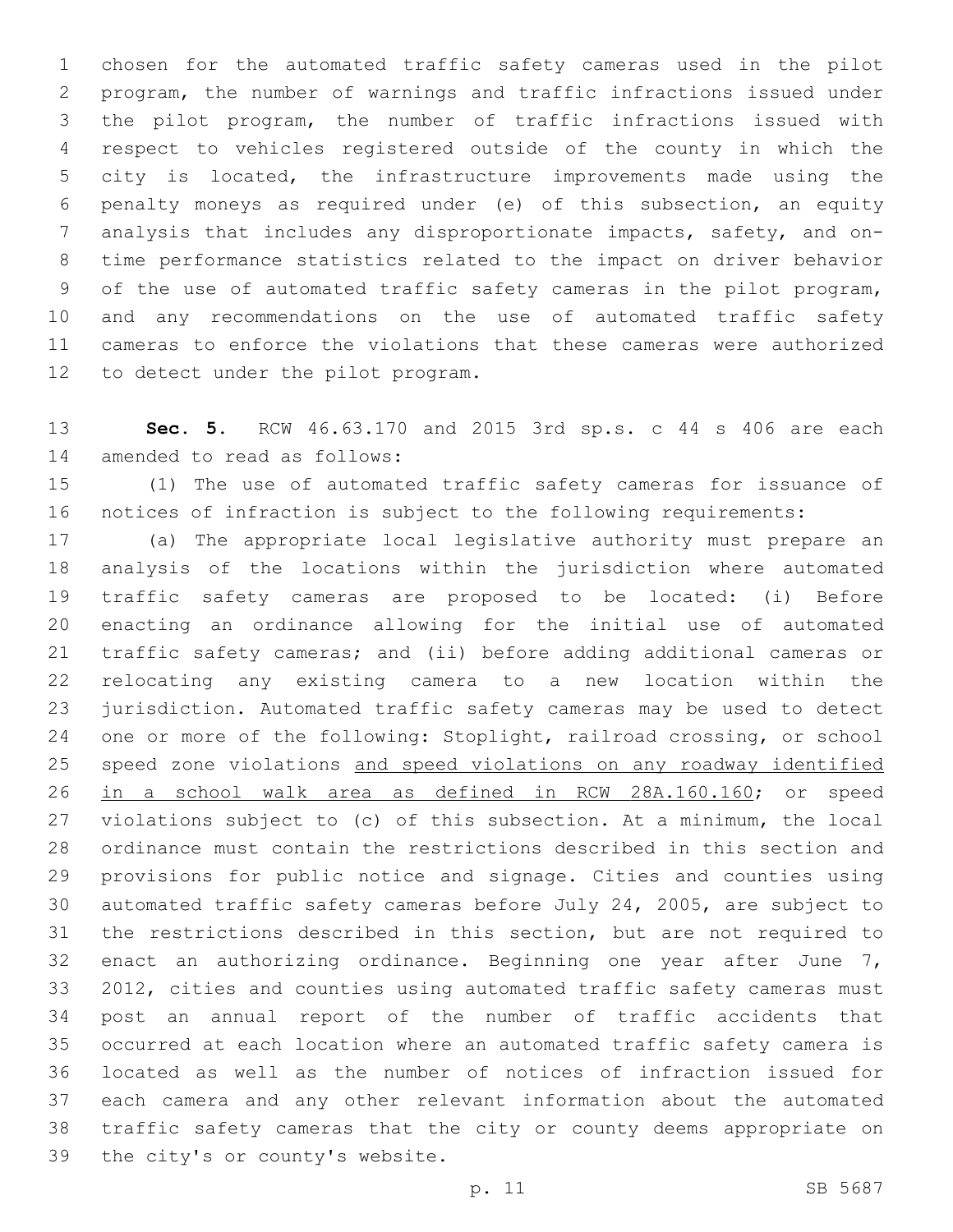(b) Except as provided in (c) of this subsection, use of automated traffic safety cameras is restricted to the following locations only: (i) Intersections of two arterials with traffic control signals that have yellow change interval durations in accordance with RCW 47.36.022, which interval durations may not be reduced after placement of the camera; (ii) railroad crossings; and (iii) school speed zones and roadways identified in a school walk 8 area as defined in RCW 28A.160.160.

 (c) Any city west of the Cascade mountains with a population of 10 more than ((one hundred ninety-five thousand)) 195,000 located in a 11 county with a population of fewer than ((one million five hundred 12 thousand)) 1,500,000 may operate an automated traffic safety camera to detect speed violations subject to the following limitations:

 (i) A city may only operate one such automated traffic safety 15 camera within its respective jurisdiction; and

 (ii) The use and location of the automated traffic safety camera must have first been authorized by the Washington state legislature 18 as a pilot project for at least one full year.

 (d) Automated traffic safety cameras may only take pictures of the vehicle and vehicle license plate and only while an infraction is occurring. The picture must not reveal the face of the driver or of passengers in the vehicle. The primary purpose of camera placement is to take pictures of the vehicle and vehicle license plate when an infraction is occurring. Cities and counties shall consider installing cameras in a manner that minimizes the impact of camera 26 flash on drivers.

 (e) A notice of infraction must be mailed to the registered owner 28 of the vehicle within (( $f$ ourteen))  $14$  days of the violation, or to 29 the renter of a vehicle within (( $f$ ourteen))  $14$  days of establishing the renter's name and address under subsection (3)(a) of this section. The law enforcement officer issuing the notice of infraction shall include with it a certificate or facsimile thereof, based upon inspection of photographs, microphotographs, or electronic images produced by an automated traffic safety camera, stating the facts supporting the notice of infraction. This certificate or facsimile is prima facie evidence of the facts contained in it and is admissible in a proceeding charging a violation under this chapter. The photographs, microphotographs, or electronic images evidencing the violation must be available for inspection and admission into evidence in a proceeding to adjudicate the liability for the

p. 12 SB 5687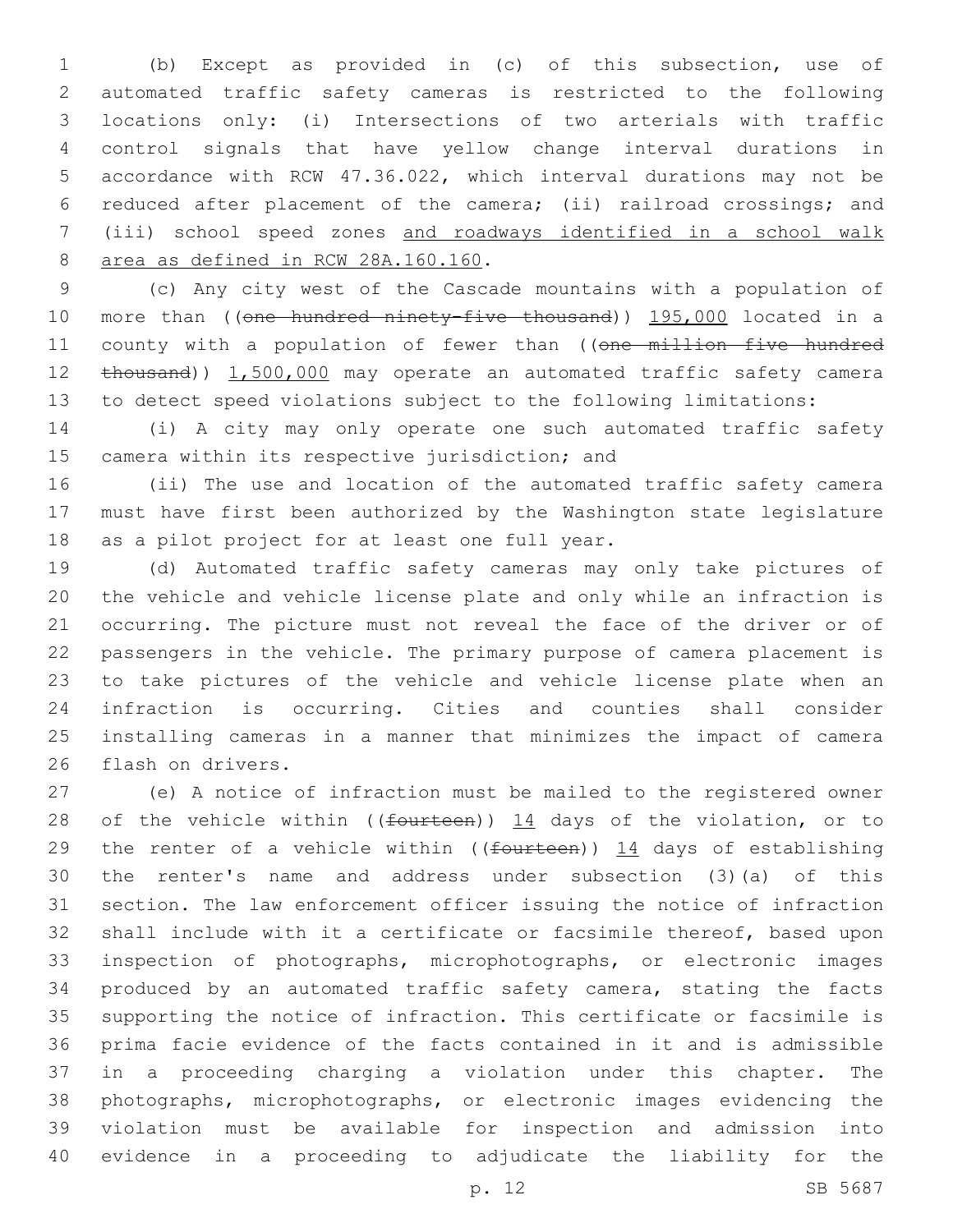infraction. A person receiving a notice of infraction based on evidence detected by an automated traffic safety camera may respond 3 to the notice by mail.

 (f) The registered owner of a vehicle is responsible for an infraction under RCW 46.63.030(1)(d) unless the registered owner overcomes the presumption in RCW 46.63.075, or, in the case of a rental car business, satisfies the conditions under subsection (3) of this section. If appropriate under the circumstances, a renter identified under subsection (3)(a) of this section is responsible for 10 an infraction.

 (g) Notwithstanding any other provision of law, all photographs, microphotographs, or electronic images prepared under this section are for the exclusive use of law enforcement in the discharge of duties under this section and are not open to the public and may not be used in a court in a pending action or proceeding unless the action or proceeding relates to a violation under this section. No photograph, microphotograph, or electronic image may be used for any purpose other than enforcement of violations under this section nor retained longer than necessary to enforce this section.

 (h) All locations where an automated traffic safety camera is 21 used must be clearly marked at least ((thirty)) 30 days prior to activation of the camera by placing signs in locations that clearly indicate to a driver that he or she is entering a zone where traffic laws are enforced by an automated traffic safety camera. Signs placed 25 in automated traffic safety camera locations after June 7, 2012, must follow the specifications and guidelines under the manual of uniform traffic control devices for streets and highways as adopted by the department of transportation under chapter 47.36 RCW.

 (i) If a county or city has established an authorized automated traffic safety camera program under this section, the compensation paid to the manufacturer or vendor of the equipment used must be based only upon the value of the equipment and services provided or rendered in support of the system, and may not be based upon a portion of the fine or civil penalty imposed or the revenue generated 35 by the equipment.

 (2) Infractions detected through the use of automated traffic safety cameras are not part of the registered owner's driving record under RCW 46.52.101 and 46.52.120. Additionally, infractions generated by the use of automated traffic safety cameras under this 40 section shall be processed in the same manner as parking infractions,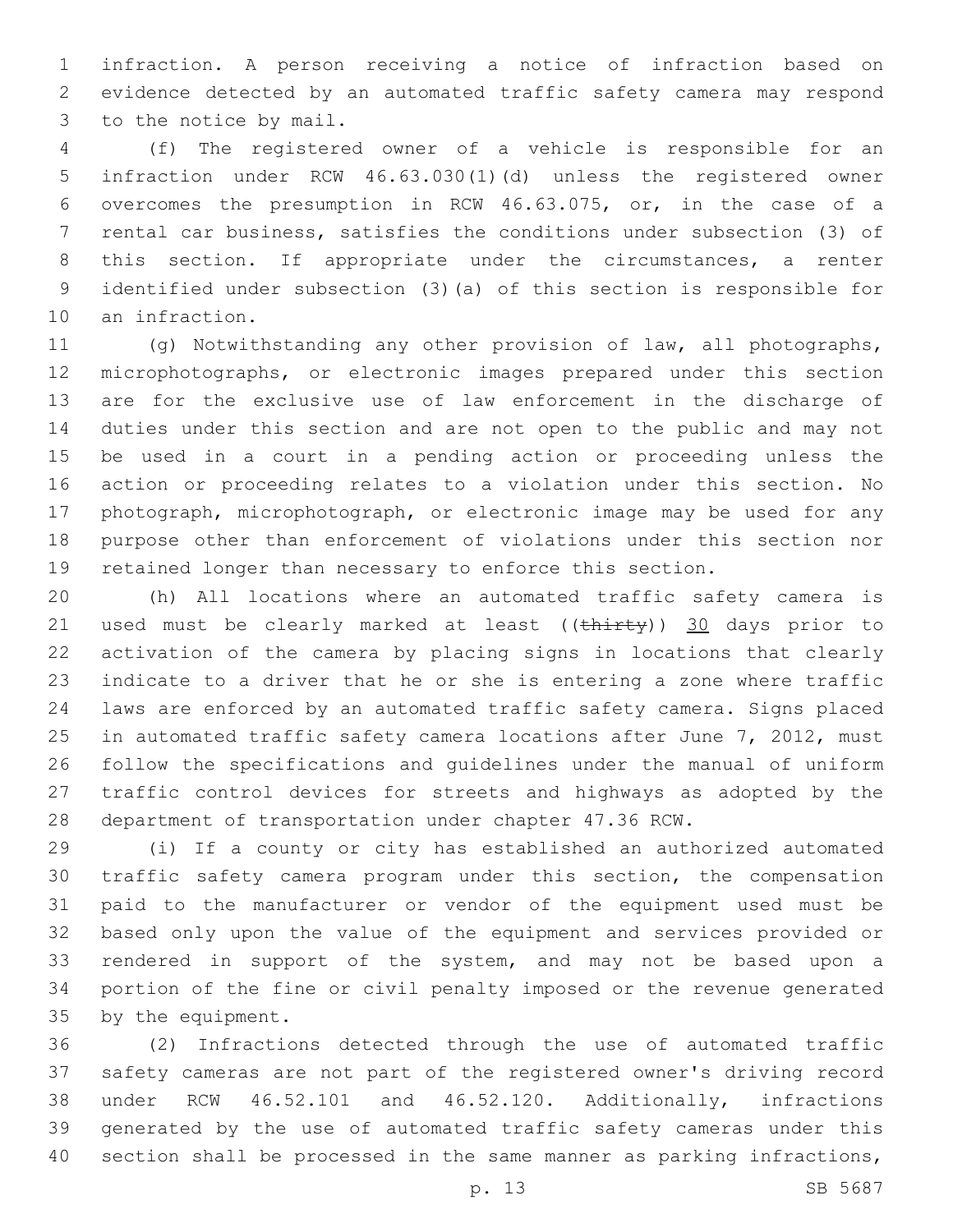including for the purposes of RCW 3.50.100, 35.20.220, 46.16A.120, and 46.20.270(2). The amount of the fine issued for an infraction generated through the use of an automated traffic safety camera shall not exceed the amount of a fine issued for other parking infractions within the jurisdiction. However, the amount of the fine issued for a traffic control signal violation detected through the use of an automated traffic safety camera shall not exceed the monetary penalty for a violation of RCW 46.61.050 as provided under RCW 46.63.110, 9 including all applicable statutory assessments.

 (3) If the registered owner of the vehicle is a rental car business, the law enforcement agency shall, before a notice of infraction being issued under this section, provide a written notice to the rental car business that a notice of infraction may be issued to the rental car business if the rental car business does not, 15 within ((eighteen)) 18 days of receiving the written notice, provide 16 to the issuing agency by return mail:

 (a) A statement under oath stating the name and known mailing address of the individual driving or renting the vehicle when the 19 infraction occurred; or

 (b) A statement under oath that the business is unable to determine who was driving or renting the vehicle at the time the infraction occurred because the vehicle was stolen at the time of the infraction. A statement provided under this subsection must be accompanied by a copy of a filed police report regarding the vehicle 25 theft; or

 (c) In lieu of identifying the vehicle operator, the rental car 27 business may pay the applicable penalty.

 Timely mailing of this statement to the issuing law enforcement agency relieves a rental car business of any liability under this 30 chapter for the notice of infraction.

 (4) Nothing in this section prohibits a law enforcement officer from issuing a notice of traffic infraction to a person in control of a vehicle at the time a violation occurs under RCW 46.63.030(1) (a), 34 (b), or (c).

 (5) For the purposes of this section, "automated traffic safety camera" means a device that uses a vehicle sensor installed to work in conjunction with an intersection traffic control system, a railroad grade crossing control system, or a speed measuring device, and a camera synchronized to automatically record one or more sequenced photographs, microphotographs, or electronic images of the

p. 14 SB 5687